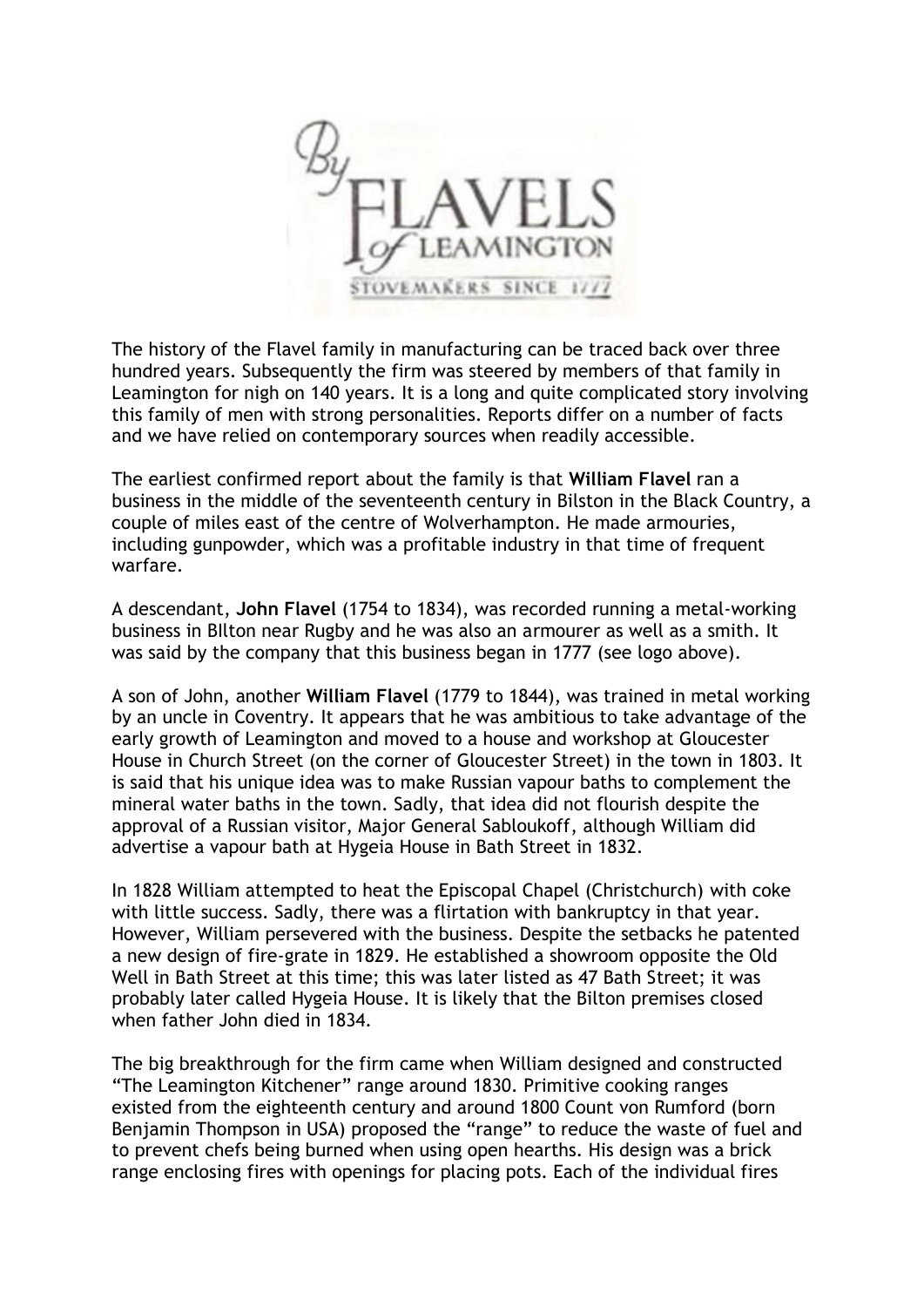

could be controlled separately and each of the openings could be closed. The next development was to replace the brick parts with cast iron panels to suit the range to a domestic situation. The Kitchener was such a range made from cast iron and which consumed solid fuel. It is uncertain whether Flavel ever formally patented this design. It is likely that components were made at various foundries including Bilton, Emscote and even Mansfield. The largest unit was said to replace five fires and two cookers.

*An early Flavel Kitchener*

Unfortunately Wiliiam had an emotional time leading up to the year 1832

because by this time his wife, his sons John (age 19) and William (age 24) had all died.

It is often reported that William moved to Eagle Foundry in Ranelagh Street in 1833. In fact this foundry was occupied by Smith, Taylor and Co, iron founders at this time and later by Radclyffe and Co for many more years. Flavel did not move to Eagle Foundry until 1856 when Sidney senior advertised the move. From 1833 until 1856 Flavel's occupied premises in Augusta Place at the rear of the Tennis Court (now the Real Tennis Court).

The Kitchener was something of a sensation and William soon took to placing advertisements warning the public about copies of his design. Radclyffe's however also advertised a Kitchener. William later opened a showroom at the corner of Dormer Place at 35 Lower Union Parade in 1839 and the firm later vacated the Bath Street premises in 1847.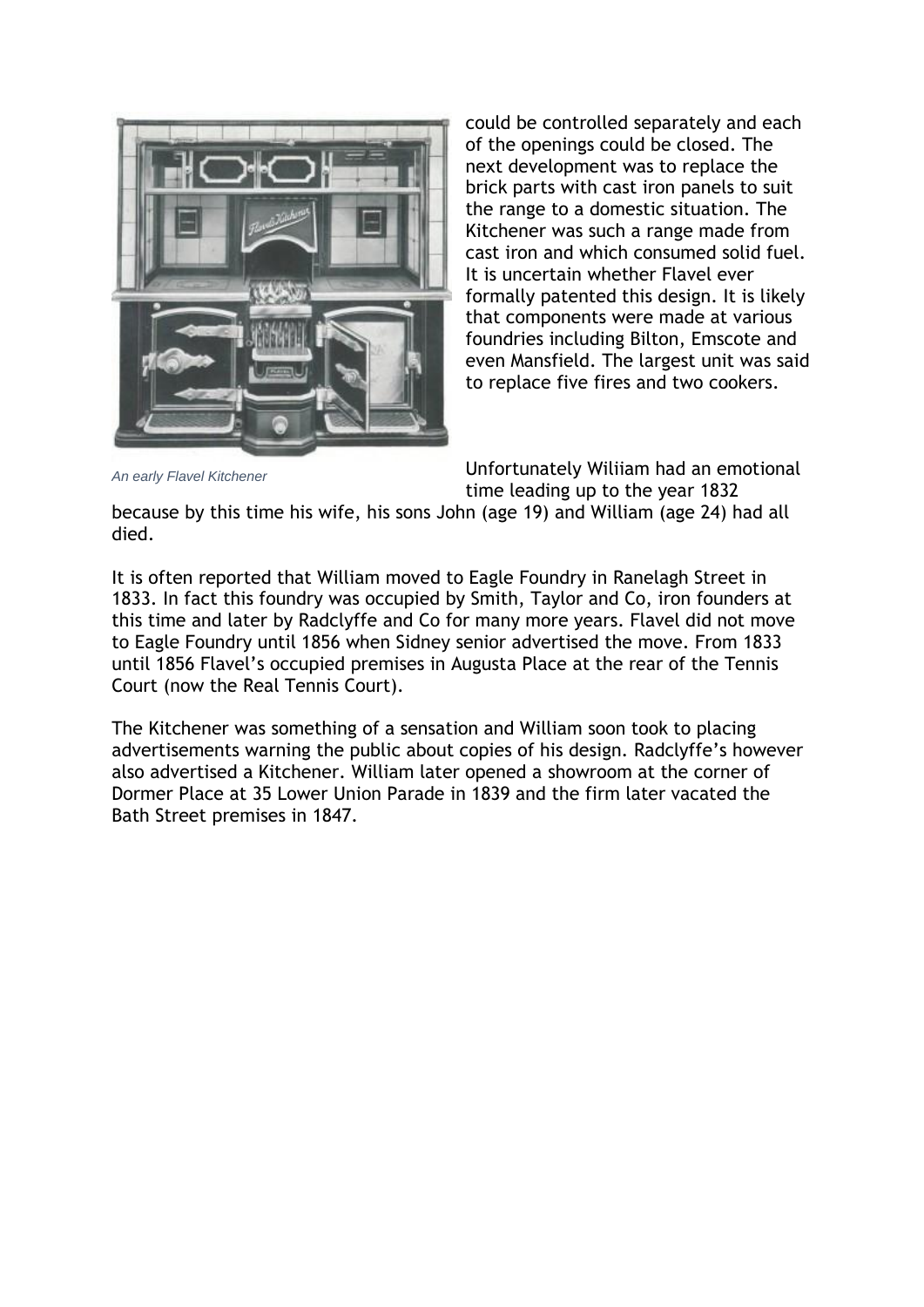*[Grave of William Flavel, photo Alan Griffin](http://www.leamingtonhistory.co.uk/wp-content/uploads/2015/04/Flavel-S-Senr-02.jpg)*

William attended Mill Street chapel which was on the site of what is now Urquhart Hall and he was buried in the churchyard at the rear in 1844. The ornate white gravestone is still present.

**Sidney Flavel senior** (1819 to 1892) ran the firm from 1844, when he was 25, on the death of his father William. The business was known as Sidney Flavel and Co from 1844 and it was incorporated in 1917. Sadly Sidney too struggled in his early years



and he faced difficulties in paying debts in 1847.

He continued to produce The Kitchener and was rewarded with one of only 19 trophies at the Great Exhibition in the Crystal Palace in Hyde Park in 1851. Queen Victoria herself had a Kitchener installed at Kensington Palace.

*Sidney Flavel senior*

Sidney also established a London showroom around this time.

Sidney senior moved the business to the existing Eagle foundry in 1856 and an advertisement states that they left Augusta Place and Emscote foundry at this date. The Eagle Foundry was immediately to the east of Ranelagh Gardens and was accessible from Clarence Street and the Warwick and Napton Canal. The drawing dated 1867 corresponds well with a map of around 1890.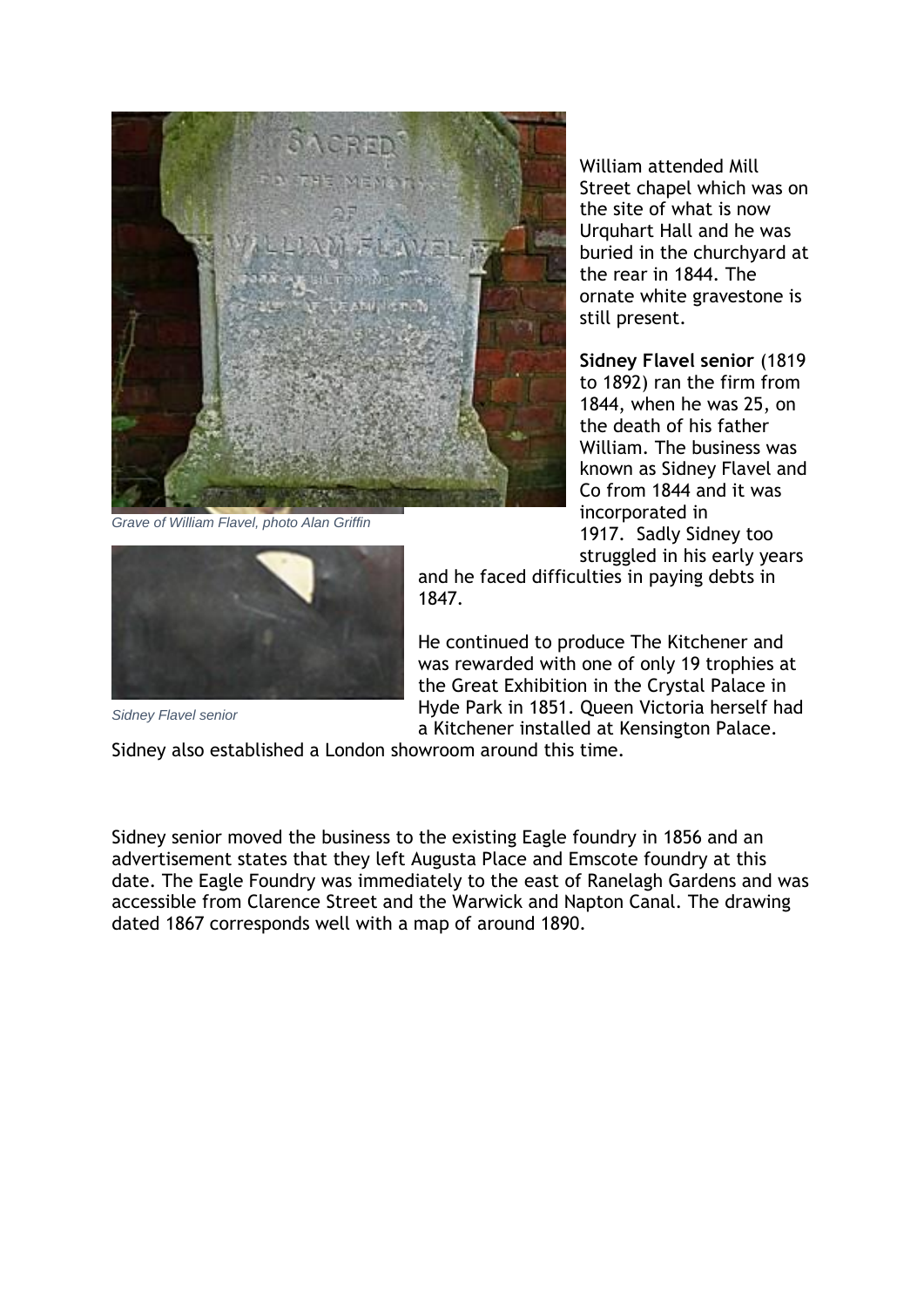

*Eagle Foundry 1867*

Flavel was producing around 30 Kitcheners each week in 1859 and the firm employed about 100 workers. Incidentally, a Kitchener remains in situ at the Lord Leycester Hospital in Warwick. Sidney bought out his partners around 1867 and his son, who we will name Sidney junior, became the only other partner at the age of about 20. Sidney senior was in poor health for many years so Sidney junior ran the firm long before his father's death.

Sidney senior moved to Edgeville at Nos 24 and 25 Newbold Terrace in 1870. There is now a Blue Plaque in his memory on this house. The property at the rear is still named Edgeville Cottage.

*Edgeville*



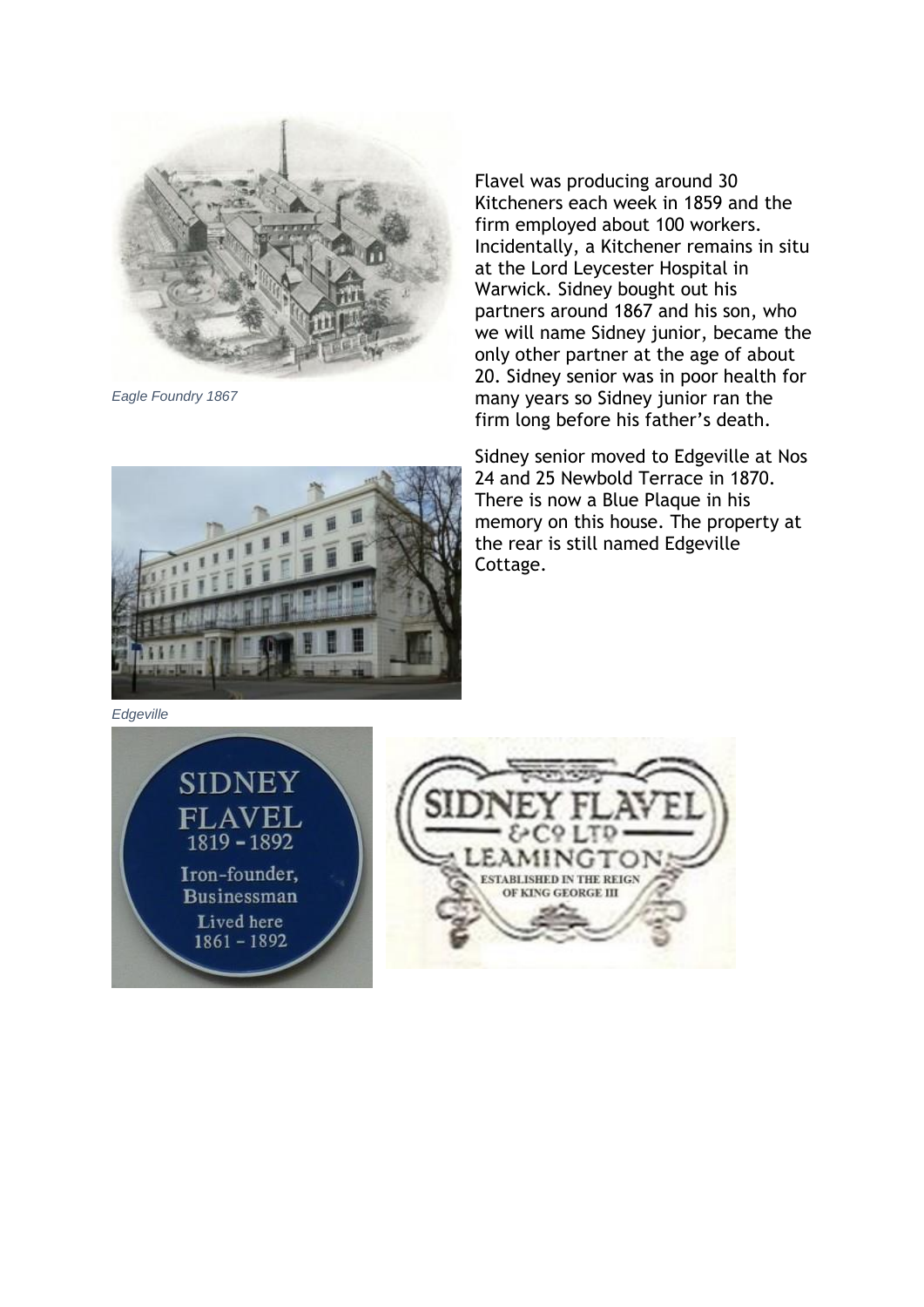

**Sidney Flavel junior** (1847 to 1931) was educated at Warwick School and was later a governor of the school and president of the Old Warwickian Association for many years. He started with the firm in the retail premises at Lower Parade. The business continued successfully during his long stewardship. The firm had concentrated on solid fuel appliances but made their first gas cooker in the 1880s.

There was a dispute around 1902 when Sidney accused the firm of Radclyffe and Co at the Imperial Foundry of copying products and the outcome was that Flavel's took them over. Flavel's then used the Imperial Foundry until it was sold on to Ford's in 1940. Flavel's produced bomb cases in the Great War.

Sidney junior is perhaps best remembered for his public-spirited works. He was



*Bushberry Lodge*

elected to the new borough council in 1875 and was mayor on six occasions; he was a vicar's warden and bestowed several gifts on the parish church and he was also a justice of the peace. It is said that he influenced the post office to add the suffix Spa to the name of the town.

He lived at Bushbury Lodge in Willes Road, on a corner of St Mary's Road; it has been renamed as Bushberry Lodge. Bushbury is a place near where the family lived in the eighteenth century.

**Percival Flavel** (1889 to 1939), a son of Sidney junior, took a major role in the business from 1904 after the death of his brother and became managing director in 1916. He established a training school for iron-founders at 14 Parade in 1924 and was a pioneer of modern apprenticeships. It became a difficult period for the company as it wished to expand on a site bordered on two sides by housing, the canal to the north and to the east by a recreation ground. There were complaints from neighbours about noise at night and fumes at all times. Despite this the firm publicly criticised the council in 1935 for restricting the growth of the site after a serious fire. In the event the council released some land and Eagle works were largely rebuilt in the 1930s. By 1935 the company employed 1,000 people. Sadly, Percival committed suicide by gas inhalation at the London office in 1939.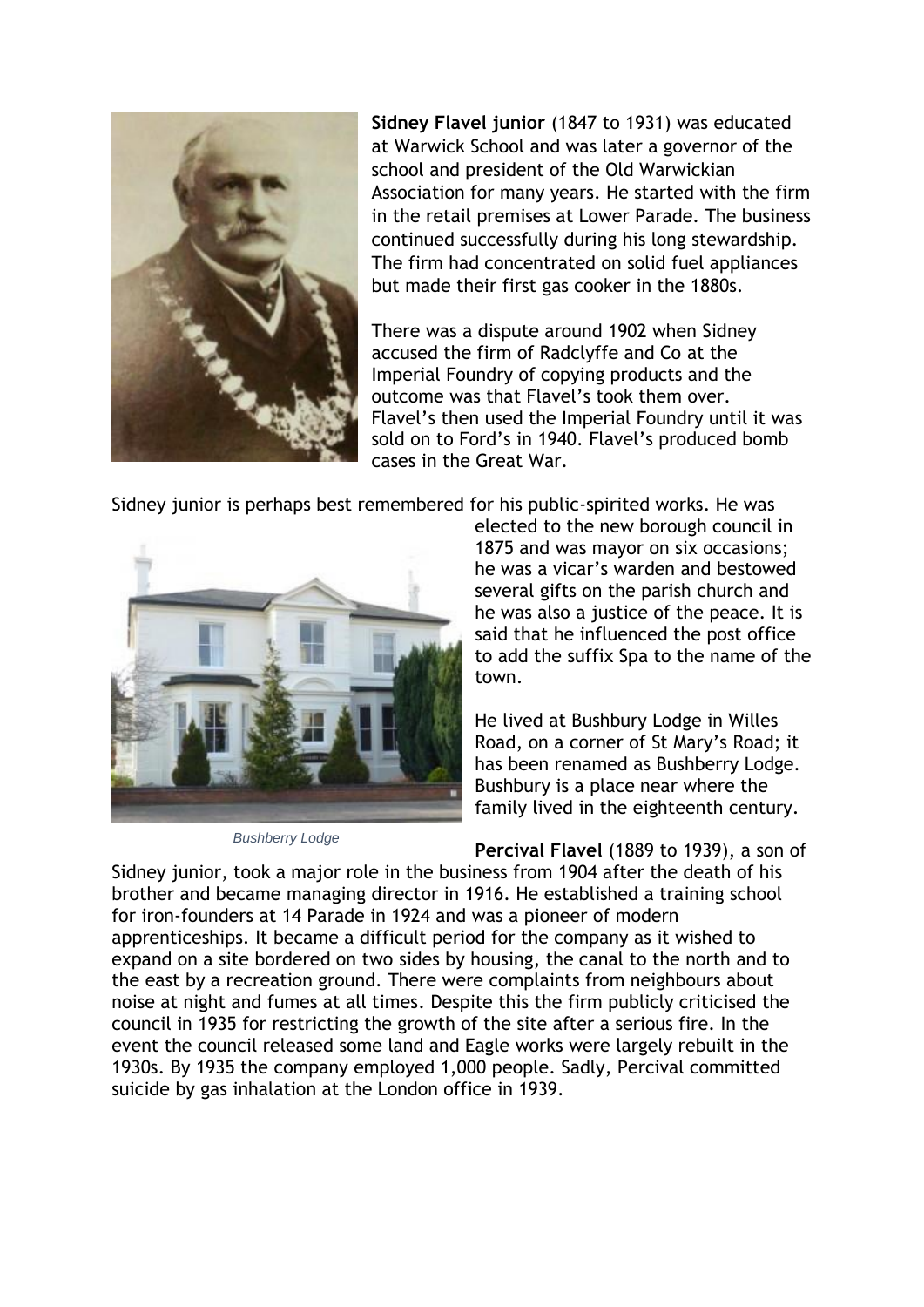

*Factory 2015*

**Isobel Flavel,** Percival's wife, took a leading role in the business after his death and was chairman of the board from 1939 to 1944. During the Second World War the company made munitions and was noted for making ammunition boxes for several years afterwards.

From 1944 the chairman and many of the directors were not connected to the

family although two or three of the family did take on managerial roles. The company struggled after the war. Sales were reduced and materials were scarce and expensive. So much so that no dividend was paid in 1960/1. However the firm saw fit to buy out several smaller companies in this period.



Fortunes turned in a positive direction when the company launched the Debonair gas room heater in 1961. This was the first one with a wooden surround and it chimed well with current fashion. Sales were phenomenal and 1963 was the best year ever.

*An Early Debonair 1963*

## **Footnotes.**

- A partnership of Harrison, Radclyffe and Blunt vacated the Eagle foundry in 1856. Radclyffe's initially moved to the Old Town Foundry in Clemens Street (the car park of the Co-op is now on the site). Around 1884 they went on to establish the Old Town foundry off Old Warwick Road in "the lane leading to the sewage works" that was later to become the Imperial Foundry.
- There is a brass plaque inside St Mark's parish church at Bilton which remembers many family members.
- The Flavel brand name was sold off after 2001. Flavel fires are now made by BFM Europe in Stoke on Trent
- Smaller Flavel cookers are now made by Beko which is the UK name of the Turkish company Arcelik.
- AGA is a name derived from the Svenska "Akktiebolaget Gas Accumulator" which was invented in Sweden and was first imported into the UK in 1929.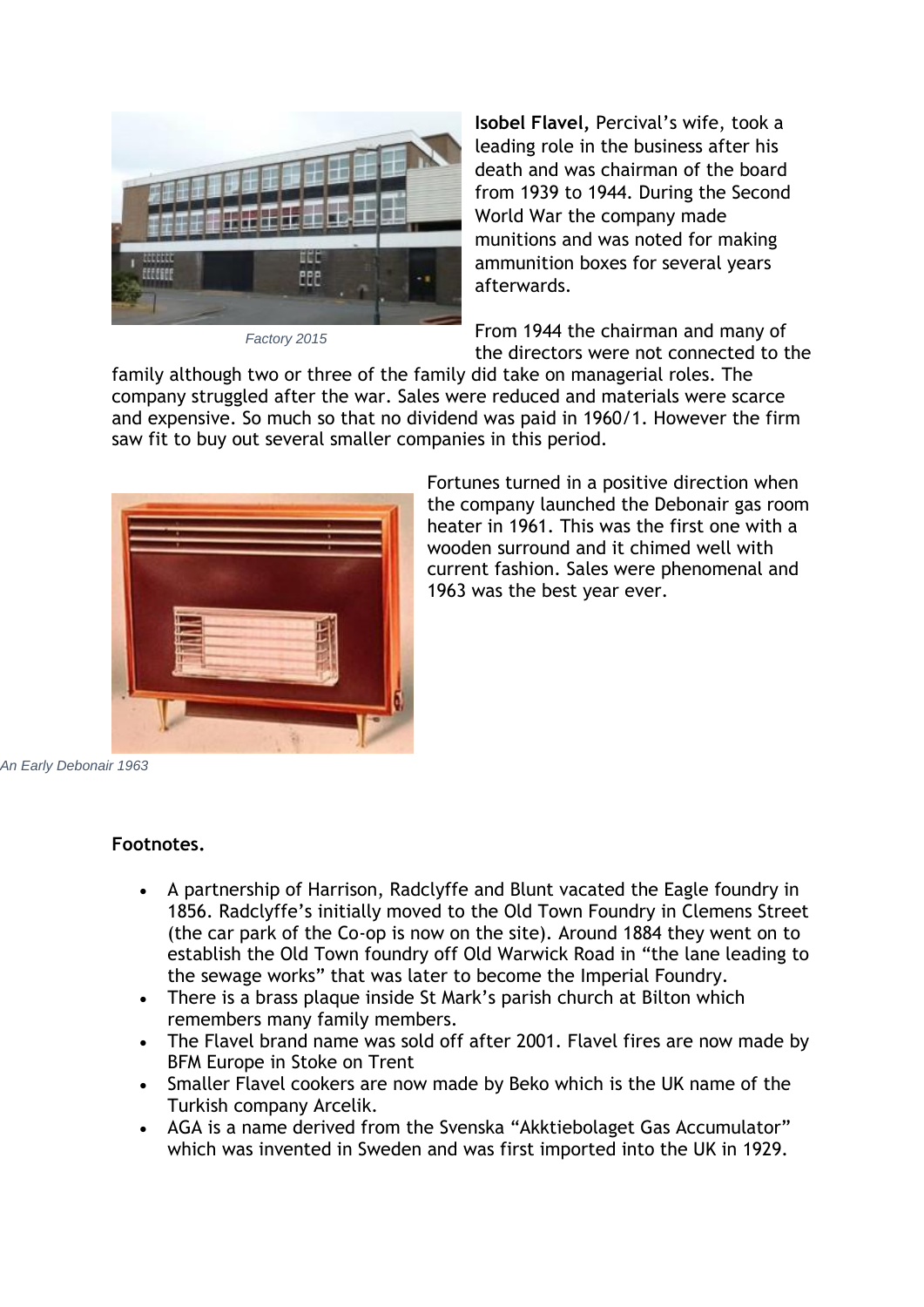## **Further images appear at the end of this Paper.**

*Mick Jeffs, March 2015*

*Further references:-*

*"Rangemaster" by Jean Field, Brewin Books, 2006 Leamington Courier archive Websites including Rangemaster, Beko, BFM, Flavels Fires and The History Channel*



*Evolution of Trade Marks and Logos*



*Family Plaque in Bilton Church*